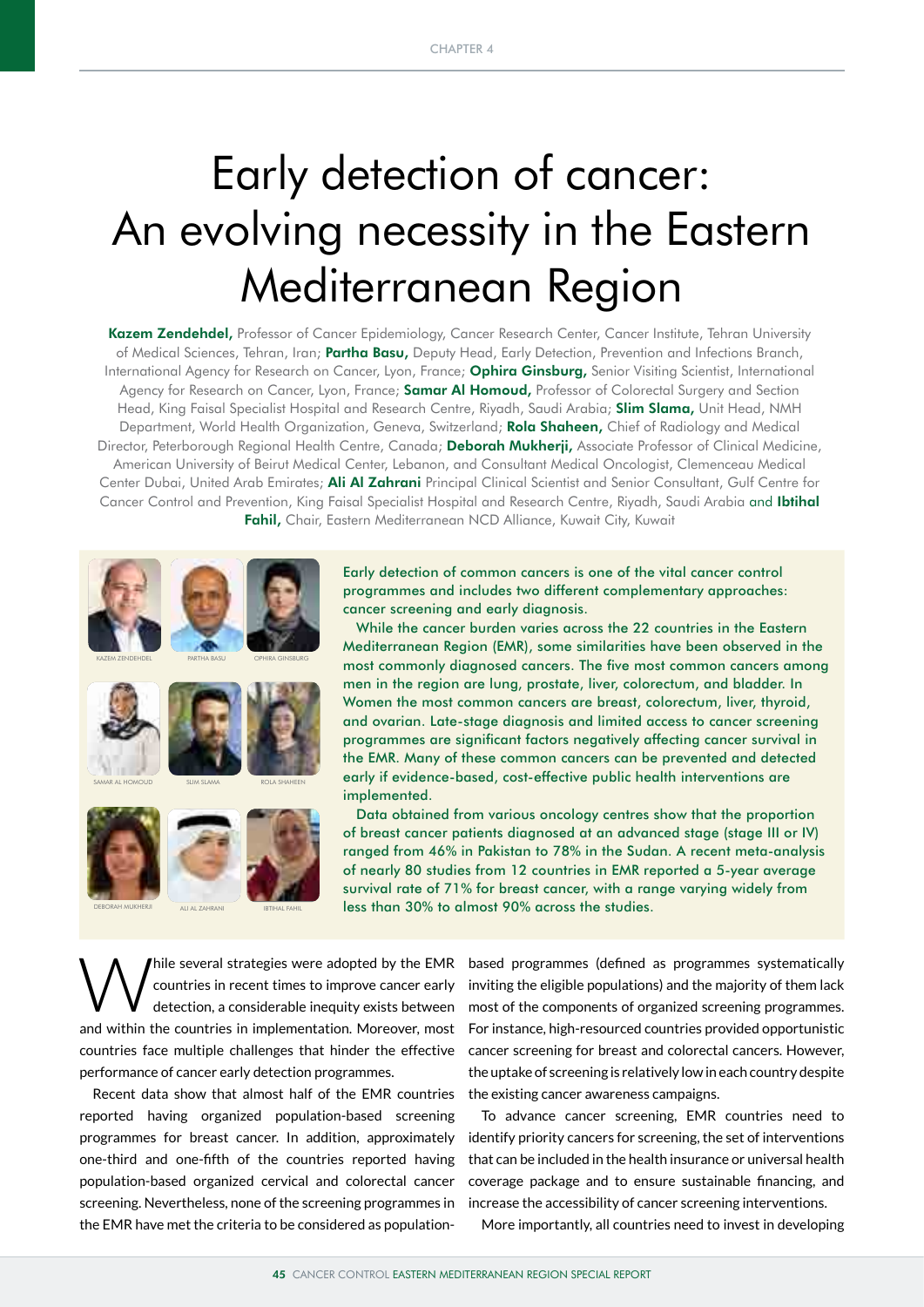

adequate facilities for early diagnosis interventions, to develop facilities for early diagnosis, referral, diagnostic investigations, including imaging, biomarkers, fine needle aspiration cytology and histopathology in their public health services to support early detection. They should also ensure adequate healthcare financing mechanisms and access for early diagnosis and treatment of early-stage cancers detected by screening or early diagnosis.

cancer early, we can reduce cancer mortality, and personal, societal, and economic costs as a consequence of the disease.

## Introduction

The countries included in the Eastern Mediterranean Region (EMR) of the World Health Organization (WHO) are highly heterogeneous in terms of their population characteristics, human development index (HDI), and prevalence of risk By developing effective programmes to diagnose and treat factors for different cancers. As a result, the cancer burden

| Table 1: Top three cancers among males and females combined in the EMR countries                                                     |                                                                                      |                                                                                                                           |                                                                                                                                  |                                                                                                                                                                        |                                                                                                                           |                                                                                                                             |  |  |  |  |  |  |
|--------------------------------------------------------------------------------------------------------------------------------------|--------------------------------------------------------------------------------------|---------------------------------------------------------------------------------------------------------------------------|----------------------------------------------------------------------------------------------------------------------------------|------------------------------------------------------------------------------------------------------------------------------------------------------------------------|---------------------------------------------------------------------------------------------------------------------------|-----------------------------------------------------------------------------------------------------------------------------|--|--|--|--|--|--|
|                                                                                                                                      |                                                                                      | Male                                                                                                                      |                                                                                                                                  | Female                                                                                                                                                                 |                                                                                                                           |                                                                                                                             |  |  |  |  |  |  |
| Group 1                                                                                                                              | 1st                                                                                  | 2nd                                                                                                                       | 3rd                                                                                                                              | 1st                                                                                                                                                                    | 2nd                                                                                                                       | 3rd                                                                                                                         |  |  |  |  |  |  |
| <b>Bahrain</b><br>Kuwait<br>Oman<br>Oatar<br>Saudi Arabia<br><b>United Arab Emirates</b><br><b>Group 2</b>                           | Lung<br>Prostate<br>Prostate<br>Prostate<br>Colorectum<br>Prostate                   | Colorectum<br>Colorectum<br>Colorectum<br>Colorectum<br>Prostate<br>Colorectum                                            | Prostate<br>Lung<br>Stomach<br>Lung<br>Liver<br><b>Bladder</b>                                                                   | <b>Breast</b><br><b>Breast</b><br><b>Breast</b><br><b>Breast</b><br><b>Breast</b><br><b>Breast</b>                                                                     | Colorectum<br>Colorectum<br>Colorectum<br>Colorectum<br>Thyroid<br>Colorectum                                             | Thyroid<br>Ovary<br>Thyroid<br>Ovary<br>Colorectum<br>Thyroid                                                               |  |  |  |  |  |  |
| Egypt<br>Iran<br>Iraq<br>Jordan<br>Lebanon<br>Libya<br>Morocco<br>Palestine<br>Syrian Arab Republic<br>Tunisia<br>Group <sub>3</sub> | Liver<br>Stomach<br>Lung<br>Lung<br>Prostate<br>Lung<br>Lung<br>Lung<br>Lung<br>Lung | Bladder<br>Prostate<br>Prostate<br>Colorectum<br>Lung<br>Prostate<br>Prostate<br>Colorectum<br>Prostate<br><b>Bladder</b> | Prostate<br>Lung<br>Colorectum<br><b>Bladder</b><br>Colorectum<br>Colorectum<br>Colorectum<br>Prostate<br>Colorectum<br>Prostate | <b>Breast</b><br><b>Breast</b><br><b>Breast</b><br><b>Breast</b><br><b>Breast</b><br><b>Breast</b><br><b>Breast</b><br><b>Breast</b><br><b>Breast</b><br><b>Breast</b> | Liver<br>Stomach<br>Thyroid<br>Colorectum<br>Lung<br>Colorectum<br>Cervix Uteri<br>Colorectum<br>Colorectum<br>Colorectum | <b>NHL</b><br>Colorectum<br><b>NHL</b><br>Thyroid<br>Colorectum<br>cervix uteri<br>Colorectum<br>Lung<br>Thyroid<br>Thyroid |  |  |  |  |  |  |
| Afghanistan<br>Djibouti<br>Pakistan<br>Somalia<br>Sudan<br>Yemen                                                                     | Stomach<br>Prostate<br>lip, oral cavity<br>Prostate<br>Prostate<br>Colorectum        |                                                                                                                           | Oesophagus<br><b>NHI</b><br>Oesophagus<br><b>NHL</b><br>Colorectum<br>Liver                                                      | <b>Breast</b><br><b>Breast</b><br><b>Breast</b><br><b>Breast</b><br><b>Breast</b><br><b>Breast</b>                                                                     | Cervix Uteri<br>Cervix Uteri<br>Lip, Oral Cavity<br>Cervix Uteri<br>Cervix Uteri<br>Colorectum                            | Stomach<br>Ovary<br>Oesophagus<br>Colorectum<br>Ovary<br>Oesophagus                                                         |  |  |  |  |  |  |

*NHL: non-Hodgkin lymphoma*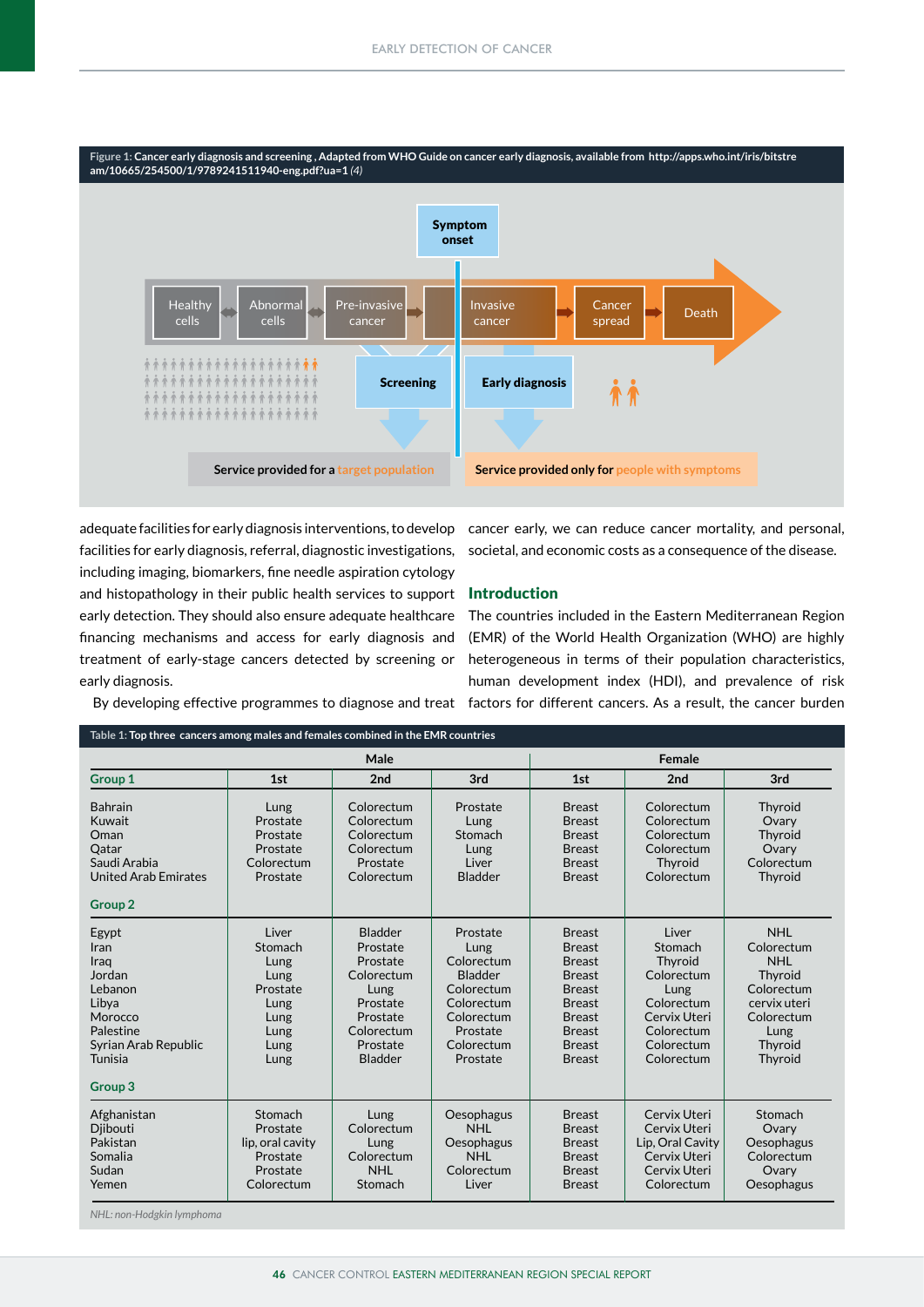varies across the countries, with some similarities observed among countries with a more or less similar HDI *(1)*. (Table 1). According to GLOBOCAN 2020, the five most common cancers among men in the region are lung, prostate, liver, colorectum and bladder in that order. On the other hand, breast, colorectum, liver, thyroid and ovaries are the most common cancers in women *(2)*. (Table 2).

The burden of common cancers is also variable across EMR countries. While Breast cancer is the most common cancer among women in all EMR countries, cancer of the lip and oral cavity is the number one cancer among males in Pakistan. Cervical cancer is among the top five cancers in Libya, Morocco, Djibouti and Somalia *(1)*.

The second most common cancer is cervical cancer in Afghanistan, Morocco, Somalia and Sudan; thyroid cancer in Saudi Arabia; and colorectal cancer in Bahrain, Iran, Jordan and others. The most common cancer among males is highly variable – lung cancer in Jordan, Libya and Morocco, colorectal cancer in Bahrain and Saudi Arabia and Yemen, prostate cancer in the Sudan, Somalia, stomach cancer in Afghanistan and Iran and cancer of the lip and oral cavity in Pakistan *(1)*.

The World Health Organization estimates that 30–50% of cancers are preventable (WHO World Cancer Report; IARC 2020 report). Many of the common cancers in the EMR can be prevented by cost-effective public health interventions, such as implementing the Framework Convention on Tobacco Control recommendations to reduce lung, lip and oral cavity cancer; meeting the WHO targets for population coverage of hepatitis B vaccination to reduce liver cancer; prevention of cervical cancer through vaccination against HPV and screening, reducing exposures to occupational carcinogens through stringent industrial safety norms to reduce bladder cancer, as well as by encouraging healthy lifestyles and enacting policies to enable equitable opportunities for adults and children to increase physical acitivity, maintain a healthy body weight (or body mass index), and consume a healthy diet. These interventions, if effectively implemented would prevent many thousands of new cases of cancer and cancer-related premature deaths in the region.

In addition to primary prevention strategies, several important cancers in the region, namely breast cancer, colorectal cancer and cervical cancer, are amenable to secondary prevention through early detection strategies, comprising early diagnosis (targeting individuals with cancer-related symptoms or signs), and screening (targeting asymptomatic at-risk individuals in a target population). There is also clear technical guidance for early detection of these common cancers in different resource contexts, with favourable cost-effectiveness data for the screening and management of cervical cancer (a WHO "best buy"; <US\$

100/DALY averted in low- and middle-income countries), while breast cancer screening with mammography (albeit only relevant in high resource settings with adequate quality control, monitoring and evaluation), and treatment of early stage colorectal cancer associated with a CEA >US\$ 100/ DALY averted, "may be considered according to the country's context"*(3)*.

However, as with most low-income and middle-income countries, and many high-income countries globally, the implementation of effective primary and secondary prevention strategies for cancer control in EMR countries, continue to fall far short of the global NCD targets and the Sustainable Development Goal target of "a one third reduction in premature deaths from NCDs by 2030".

Even in EMR countries with more developed and robust health systems and services, many individuals with cancer are diagnosed at an advanced stage of disease, which is more challenging to treat with curative intent. Cancer survival rates in the EMR are generally lower than that in other WHO regions such as the Americas and Europe *(6)*, due to a combination of delayed diagnosis and an inability to access timely and high-quality cancer treatment, resulting in countless preventable premature deaths and disability. Somewhat unique as a region, several countries (i.e. Syria, Libya and Afghanistan) are also facing complex challenges in maintaining or rebuilding fragile health systems due to conflict or post-conflict settings. Hence, cancer control measures need to prioritize early detection interventions and develop high-impact and cost-sensitive interventions.

Early detection of common cancers is critical for cancer control programmes and includes two complementary approaches: cancer screening and early diagnosis. (Annex 1). In contrast to screening, the "early diagnosis"' approach targets individuals with symptoms suggestive of cancer; it can be effective for all common cancers and is logistically simpler to implement. Cancer early diagnosis through improved awareness and the health-seeking behaviour of the population, competent primary healthcare providers, and better access to efficient diagnostic and treatment services should be an integral component of cancer control programmes in all EMR countries *(4)*.

Screening is effective in significantly reducing cancerspecific mortality for breast, cervical, colorectal, oral and lung cancer, only when implemented through a population-based approach with high coverage and robust quality a ssurance. Population-based screening is quite a complex and resourceintensive public health initiative and can be introduced to scale only after careful consideration of disease burden, competing health priorities, health systems capacity, financial resources and sustainability. The selection of target populations for cervical, breast and colorectal cancer screening is based on age – the most commonly targeted ages (or age ranges) being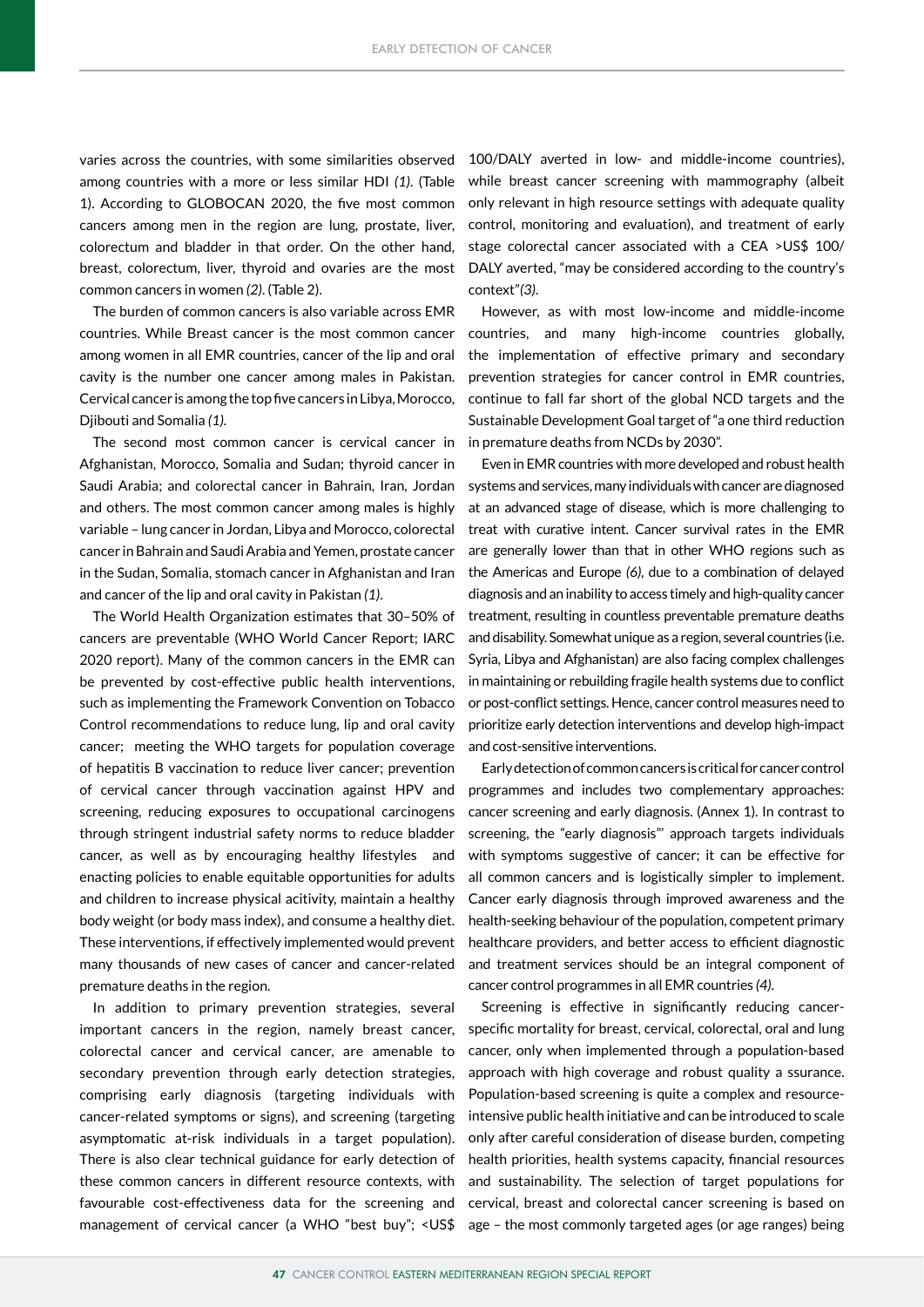30–59 years for cervical cancer, 50–69 years for breast cancer and 50–74 years for colorectal cancer screening.

#### Stage at diagnosis of cancers in the EMR

The stage at diagnosis is the most critical determinant of the response to treatment and survival. The meta-analysis of breast cancer survival studies in the EMR showed a negative correlation between stage at diagnosis and 5-year survival (stage I: 90%; stage II: 77%; stage III: 57%, and stage IV: 37%) *(5)*. Moreover, early-stage cancer requires less aggressive and organ-preserving treatment that has a vast impact on the patients' quality of life.

There is a lack of good quality data on the stage of cancers at diagnosis from most EMR countries as most of the EMR cancer registries do not collect stage information. However, data obtained from various oncology centres showed that the proportion of breast cancer patients diagnosed at an advanced stage (stage III or IV) ranged from 46% in Pakistan to 78% in Sudan *(6)*. A recently published study reported that among breast cancers registered at the oncology centres in Morocco 43.4% were at an advanced stage; the percentage remaining constant over a decade (2008–17) *(7)*.

This is in sharp contrast to most high-income countries, where the proportion of breast cancers diagnosed at an advanced stage is invariably below 30% *(8)*. The Kuwait Cancer Registry reported the stage distribution for adult Kuwaiti cancer patients diagnosed during 2000–2013 with a higher proportion of cancers diagnosed at a localized or regional stage (breast cancer: 68%; prostate cancer: 40%; colon cancer: 56%). The proportion of cancers at the localized or regional stage was much less for cancers with worse prognosis (lung: 30%; stomach: 39%; liver: 18%) *(8)*.

#### Reasons for late diagnosis of cancers in the EMR

Despite several strategies adopted by the EMR countries and supported by WHO/EMRO in recent times to improve early detection of cancer, a huge inequity exists between and within the countries *(9, 10)*. Cancer early diagnosis requires individuals with symptoms that may indicate cancer to be investigated promptly for disease confirmation and those with confirmed cancer to have access to good quality treatment without delay. Systematic reviews of studies have observed that breast cancer patients with delays exceeding three months between symptom onset and treatment have 47% higher chance of death than those treated earlier *(11)*. The same is applicable for most of the other common cancers.

consultation leading to referral for cancer diagnosis) for the Survival of cancer patients in the EMR breast cancer patients in Morocco was 6 months (IQR: 3-12 Survival estimates for the commonly occurring cancers are A recently published study reported that the median access delay (interval between onset of symptoms and first medical

months) *(7)*.

Myths and misconceptions, and lack of awareness about the early symptoms of cancer and curability of the disease when detected early are often projected as the primary reasons for the delayed medical consultation *(12)*.

It is increasingly apparent that such delays in diagnosis are more closely related to availability, affordability, and access to early detection services rather than the knowledge and healthseeking attitudes of the patients. The inability of frontline healthcare providers (general practitioners and nurses at primary healthcare facilities) to recognize the common signs and symptoms of cancers and refer the patients promptly can often delay the diagnosis *(13)*. Frontline workers are seldom trained or re-oriented in-service to recognize common cancer symptoms or perform a systematic clinical examination on the symptomatic patients and refer them appropriately *(6).*

In many high-quality health systems, the primary care physicians are expected to refer the suspected cancer patients immediately to the referral hospital, where the patient should be seen within two weeks *(14)*. No such policies exist or are not explicitly documented in most EMR countries. Strategies for early detection of cancer have only been integrated into primary healthcare in some countries in the region. Countries like Jordan, Morocco, Qatar and Saudi Arabia have recently upgraded their cancer detection facilities to reinforce cancer screening programmes. However, vast inequities in access to such services still exist, especially for rural indigent populations, migrants and expatriates.

Lack of a trained national workforce in the public sector, especially to run the key service facilities for the entire cancer care continuum and reliance on an expatriate workforce to run health services are major problems in many EMR countries.

Health systems in the region are challenged by myriad factors that hinder many countries in effectively integrating cancer early detection programmes. These include a lack of national cancer control plans, insufficiently funded implementation, evaluation and monitoring of programmes, absence of a system of programme evaluation and quality assurance, political and economic instability, armed conflicts and humanitarian crises, and a profoundly limited/inadequate trained national healthcare workforce in the public sector. Compounding these challenges, in some countries cancer patients are often denied their fundamental rights to access diagnostic and therapeutic care due to the geo-political situation *(15)*.

The situation is likely to worsen as financial resources and the workforce from public health programmes are being diverted to mitigate the COVID-19 pandemic and its after effects.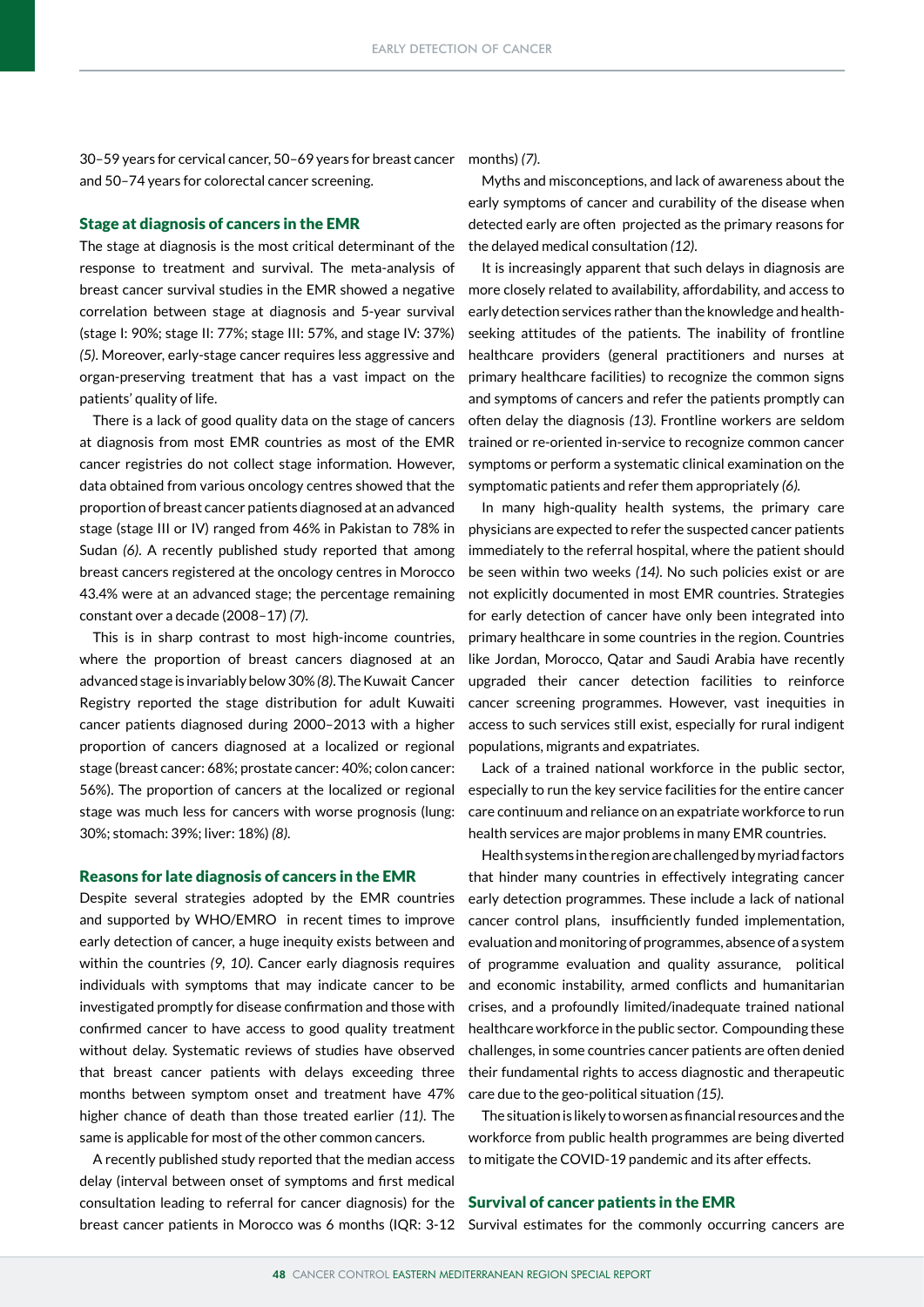| Table 2: Age-standardised 5-year net survival (%) with 95% CI in adults (15–99 years) diagnosed with common malignancies in select EMR countries<br>(2004-2014) Data source: CONCORD-3 study |             |           |           |                     |             |               |           |            |           |                |              |              |              |              |              |
|----------------------------------------------------------------------------------------------------------------------------------------------------------------------------------------------|-------------|-----------|-----------|---------------------|-------------|---------------|-----------|------------|-----------|----------------|--------------|--------------|--------------|--------------|--------------|
|                                                                                                                                                                                              | Morocco (%) |           |           | $\mathsf{Iran}(\%)$ |             | Jordan (%)    |           | Kuwait (%) |           |                | Qatar (%)    |              |              |              |              |
| Cancer site                                                                                                                                                                                  | 2000-04     | 2005-09   | 2010-14   | 2000-04             | 2005-09     | 2010-14       | 2000-04   | 2005-09    | 2010-14   | 2000-04        | 2005-09      | 2010-14      | 2000-04      | 2005-09      | 2010-14      |
| <b>Breast</b><br>(95%CI)                                                                                                                                                                     | <b>NA</b>   | 86.7      | 99.7      | <b>NA</b>           | <b>NA</b>   | 68.6          | 87.6      | 86.6       | 84.4      | 68.3           | 71           | 75.2         | 59.2         | 73.3         | 71.9         |
|                                                                                                                                                                                              | <b>NA</b>   | 71.7-100  | 95.8-100  | <b>NA</b>           | <b>NA</b>   | $66.5 - 70.6$ | 83.5-91.7 | 83.2-90.0  | 80.9-88.0 | 58.0-78.7      | 63.8-78.2    | 66.4-83.9    | 48.7-69.7    | 63.0-83.7    | 58.4-85.5    |
| Prostate<br>(95%CI)                                                                                                                                                                          | <b>NA</b>   | <b>NA</b> | <b>NA</b> | <b>NA</b>           | <b>NA</b>   | 70.2          | 88.5      | 88.6       | 86.1      | 78.8           | 71.9         | 84           | 81.5         | 98.2         | 89.6         |
|                                                                                                                                                                                              | <b>NA</b>   | <b>NA</b> | <b>NA</b> | <b>NA</b>           | <b>NA</b>   | 68.0-72.3     | 83.7-93.3 | 83.3-93.9  | 81.0-91.0 | 66.7-90.9      | 63.7-80.0    | 74.1-94.0    | 60.7-100     | 87.1-100     | 79.0-100     |
| <b>Childhood ALL</b><br>$(95\%CI)$                                                                                                                                                           | <b>NA</b>   | <b>NA</b> | <b>NA</b> | <b>NA</b>           | <b>NA</b>   | <b>NA</b>     | 75.4      | 89.2       | 88        | 76.1           | 74.9         | 88.4         | 67.3         | 82.6         | 88.5         |
|                                                                                                                                                                                              | <b>NA</b>   | <b>NA</b> | <b>NA</b> | <b>NA</b>           | <b>NA</b>   | <b>NA</b>     | 69.7-81.2 | 84.8-93.6  | 84.8-93.6 | 65.7-86.5      | 65.6-84.1    | 80.6-96.2    | 44.3-90.3    | 61.2-100     | 73.8-100     |
| Stomach<br>(95%CI)                                                                                                                                                                           | <b>NA</b>   | <b>NA</b> | <b>NA</b> | <b>NA</b>           | 5.7         | 15.9          | 76.1      | 64.8       | 55.7      | 15             | 13.4         | 22.4         | 15           | 22           | 17.5         |
|                                                                                                                                                                                              | <b>NA</b>   | <b>NA</b> | <b>NA</b> | <b>NA</b>           | $3.3 - 8.6$ | 15.0-16.8     | 69.7-82.5 | 58.4-71.3  | 48.7-62.6 | $7.1 - 22.9$   | $7.1 - 19.7$ | 12.6-32.3    | $2.0 - 28.0$ | 12.2-31.7    | $9.7 - 25.3$ |
| Colon<br>$(95\%CI)$                                                                                                                                                                          | <b>NA</b>   | <b>NA</b> | <b>NA</b> | <b>NA</b>           | 29.1        | 48.4          | 86        | 80.8       | 76.1      | 64.8           | 50.2         | 58.5         | 62.1         | 64.3         | 63.5         |
|                                                                                                                                                                                              | <b>NA</b>   | <b>NA</b> | <b>NA</b> | <b>NA</b>           | 20.2-38.6   | $46.8 - 50.0$ | 81.6-90.5 | 77.0-84.7  | 72.1-80.1 | 53.1-76.5      | 42.7-57.7    | 49.4-67.7    | 50.1-74.1    | 47.6-80.9    | 51.7-75.2    |
| Liver<br>(95%CI)                                                                                                                                                                             | <b>NA</b>   | <b>NA</b> | <b>NA</b> | <b>NA</b>           | <b>NA</b>   | 13.2          | 71.5      | 64.3       | 40        | 11.4           | 12.4         | 18.6         | 7.1          | 10.3         | 27.2         |
|                                                                                                                                                                                              | <b>NA</b>   | <b>NA</b> | <b>NA</b> | <b>NA</b>           | <b>NA</b>   | 11.2-15.3     | 58.1-84.9 | 54.5-74.1  | 28.6-51.3 | $3 - 5 - 19.2$ | $5.8 - 19.1$ | $9.8 - 27.3$ | $2.6 - 11.5$ | $3.2 - 17.3$ | 12.9-41.5    |
| Lung<br>$(95\%CI)$                                                                                                                                                                           | <b>NA</b>   | <b>NA</b> | <b>NA</b> | <b>NA</b>           | <b>NA</b>   | 11.8          | 42.9      | 44.1       | 28.3      | 13.3           | 16.3         | 13.4         | 7.4          | 14.3         | 17.2         |
|                                                                                                                                                                                              | <b>NA</b>   | <b>NA</b> | <b>NA</b> | <b>NA</b>           | <b>NA</b>   | 10.7-12.9     | 38.3-47.4 | 39.4-48.7  | 24.9-31.6 | $8.9 - 17.7$   | 11.1-21.5    | $8.8 - 18.0$ | $0.8 - 14.1$ | 7.4-21.2     | 10.3-24.2    |

directly related to the stage at diagnosis and access to qualityassured cancer treatment. The quality of cancer treatment is a crucial metric of cancer control policies and programmes in a country. It is difficult to find in the EMR countries highquality cancer survival estimates based on data collected from the population-based cancer registries (PBCRs). In countries where such data are available, the high frequency of lost to follow-up cases often overestimate survival rates leading to imprecise estimates. Incomplete mortality registers, difficulties in accessing health insurance databases, and challenges in linking the databases pose challenges in obtaining follow-up data on vital statistics. The updated report of the CONCORD-3 programme for global surveillance of cancer survival could only include survival statistics from Jordan, Kuwait and Qatar for the common cancers and from Iran and Morocco for a select few sites *(5)* (Table 2).

Even this limited data shows the disparities between the countries, especially in the survival from the more common and treatable cancers like breast, prostate and colon.

A recent meta-analysis of nearly 80 studies from 12 EMR countries reported a 5-year average survival of 71% (95% CI: 68–73%) for breast cancer with a range widely varying from less than 30% to nearly 90% across the studies *(1)*.

Evidence-based guidelines with tailored context-specific protocols for referral and management of common cancers can reduce the delays in the initiation of treatment and ensure stage-appropriate evidence-based and affordable treatment and follow-up care. Only half of the EMR countries have a documented management guideline, and only 40% have a referral guideline *(16)*.

distributed in the region; the high-income countries in the Middle East have 1.436 machines per million population, while the low-income countries have only 0.172 machines per million *(17).* Similarly, availability and access to cancer surgery and systemic therapy services are limited in many EMR countries.

### Status of cancer screening in the EMR

Effective implementation of cancer screening requires the inclusion of several key programmatic elements considered as essential for an "organized"' programme, such as a documented policy highlighting the governmental commitment, a pragmatic strategic plan including a strategy to identify and invite the target populations, a well-defined structure of governance, allocation of adequate financial resources, availability of a trained work-force in sufficient numbers, a practical health information system, a strong linkage between screening, diagnostic and treatment services, and robust quality assurance *(10)*. Unfortunately, most of the cancer screening programmes in the EMR do not fulfill many of the requirements of an organized programme.

The major shortcoming of the cancer screening programmes in the EMR is the lack of a comprehensive plan to improve coverage and ensure quality at each service level. In the latest national capacity survey on noncommunicable diseases (NCDs) control by the WHO in 2019, nearly half of the EMR countries claimed to have organized population-based screening programmes for breast cancer *(16).* Approximately one-third and one-fifth of the countries claimed to have population-based organized cervical and colorectal cancer screening. Such claims are unjustified as none of the screening programmes in the EMR The number of radiation therapy machines is inequitably have a mechanism to identify and invite the target population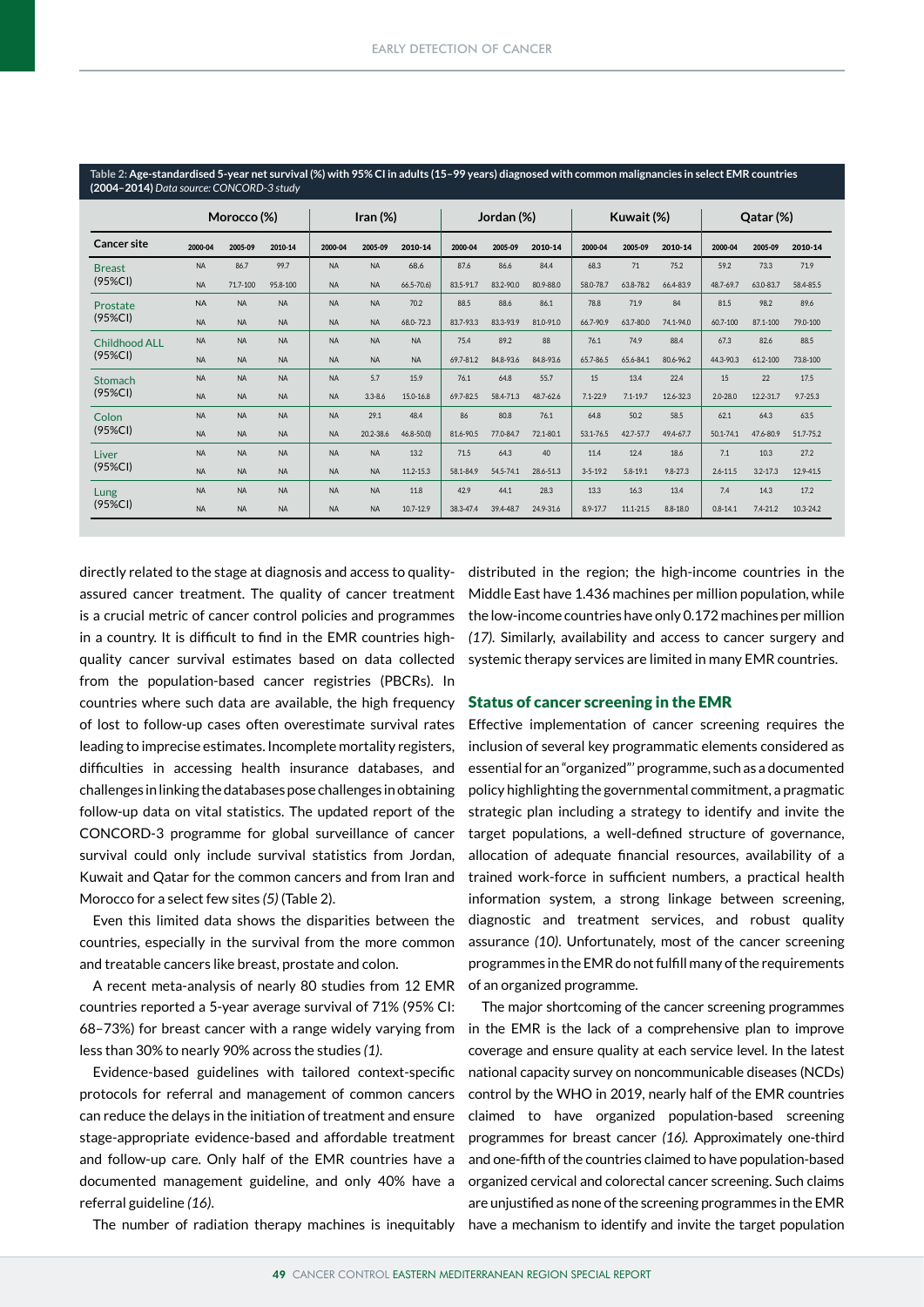individually (essential for the programme to be considered population based). The majority of them lack most of the components of organized screening, as described earlier *(17).*

The status of implementation of cervical, breast and colorectal cancer screening is briefly described below.

#### Cervical cancer screening

in August 2020, the World Health Assembly adopted a global strategy to accelerate the elimination of cervical cancer as a public health problem *(18)*. To be on the path to elimination, countries should ensure human papillomavirus (HPV) vaccination of 90% of girls by 15 years of age, twice in a lifetime screening of women by 45 years of age with a high performance test, and appropriate treatment of women detected to have cervical precancer or cancer *(18)*. A test to detect HPV is preferred over VIA or cytology. HPV testing is considered a higher-performance test (the WHO best buys ) *(19*) provided there are enough fiscal and logistical resources to scale and sustain programmes using this modality. Furthermore, self-sampling for HPV testing is a people-centred strategy supported by WHO, that has a greater likelihood of reaching harder-to-reach, at-risk populations *(20)*.

The elimination threshold has been defined by WHO to be an incidence rate below 4/100,000 women. Some of the EMR countries like Bahrain, Egypt, Iran, Iraq, Jordan, Kuwait, Syria, Saudi Arabia, etc. already have an incidence rate below this threshold. The HPV prevalence in women in west Asia is lower than the global average, likely related to conservative sexual practices with later sexual debut and fewer sexual partners *(21)*. While, It is not surprising that cervical cancer screening has not been prioritized in those EMR countries with a low ASR incidence of cervical cancer (not in the top five among women) , however, after observing a rising prevalence of HPV infection in the country, Iran decided to launch a cervical cancer screening programme in 2017 *(22).* The programme, piloted in four cities, uses a reverse transcriptase PCR-based HPV test to screen women aged 30–49 years. Among the EMR countries with a relatively higher burden of cervical cancer, Morocco has a nationwide screening programme, in which women aged 30–49 years visiting the primary health centres are offered screening with visual inspection with acetic acid (VIA). However, an external evaluation of the opportunistic programme revealed many shortcomings like low coverage, high variability in performance of VIA across the screening centres and low rates of detection of cancers and precancers *(23)*.

With rapid transition observed in the sociocultural fabric as well as the demographic structure in the region, cervical cancer incidence is likely to increase as has been observed with HIV infection recently *(22)*. Countries without a cervical cancer

screening programme need to at least monitor cervical cancer incidence to note any upward trends that might appropriately influence policy-making to introduce screening.

If resources permit, EMR countries with VIA or cytologybased screening programmes need to consider the introduction of HPV detection testing and follow the recently published guidelines from WHO to decide on further management of HPV positive women (WHO guideline for screening and treatment of cervical pre-cancer lesions for cervical cancer prevention, second edition).

Protecting adolescent girls against HPV infection through well-structured vaccination programmes needs to be prioritized in each country to prevent cervical cancer and remain aligned to the WHO cervical cancer elimination targets.

#### Breast cancer

Breast cancer is the most common cancer among women in all EMR countries *(1).* There is a remarkable increase, especially in the estimated numbers of cases, with large variations in breast cancer incidence among countries of EMR and within countries.

Mammography is the only screening test to demonstrate significant reductions in mortality from breast cancer. However, implementing mammography-based screening is logistically more demanding, requires highly-trained radiographers and radiologists and is expensive to sustain. For example, a typical breast cancer screening unit in the United Kingdom screening less than 100,000 women every three years must be equipped with two digital mammography units, ultrasonography, facilities for fine needle aspiration cytology, core biopsy and histopathology services, information systems and adequate number of staff *(10)*.

Almost 60% of countries in EMR have a protocol for breast cancer screening which was developed by the National Committee that recommended mammography screening starting at 40 years or 45 years of age. Women with high risk factors were recommended to be screened at younger age.

Opportunistic mammography screening has been implemented in higher resourced countries in the EMR like Qatar, Bahrain, Saudi Arabia, UAE, Oman, Kuwait and Jordan. In Qatar, women aged 45–69 years can get free yearly mammography at the three designated primary healthcare centres and also at mobile clinics. In Saudi Arabia, the target age for free biennial mammography screening is 40–74 years and women can be screened at designated clinics situated in primary health centres, shopping malls and local civil society organization-led clinics *(24).* In Jordan, women aged 40 years and above can have annual mammography at any of the accredited centres *(25)*. The national breast cancer screening programme in Kuwait offers yearly mammography to women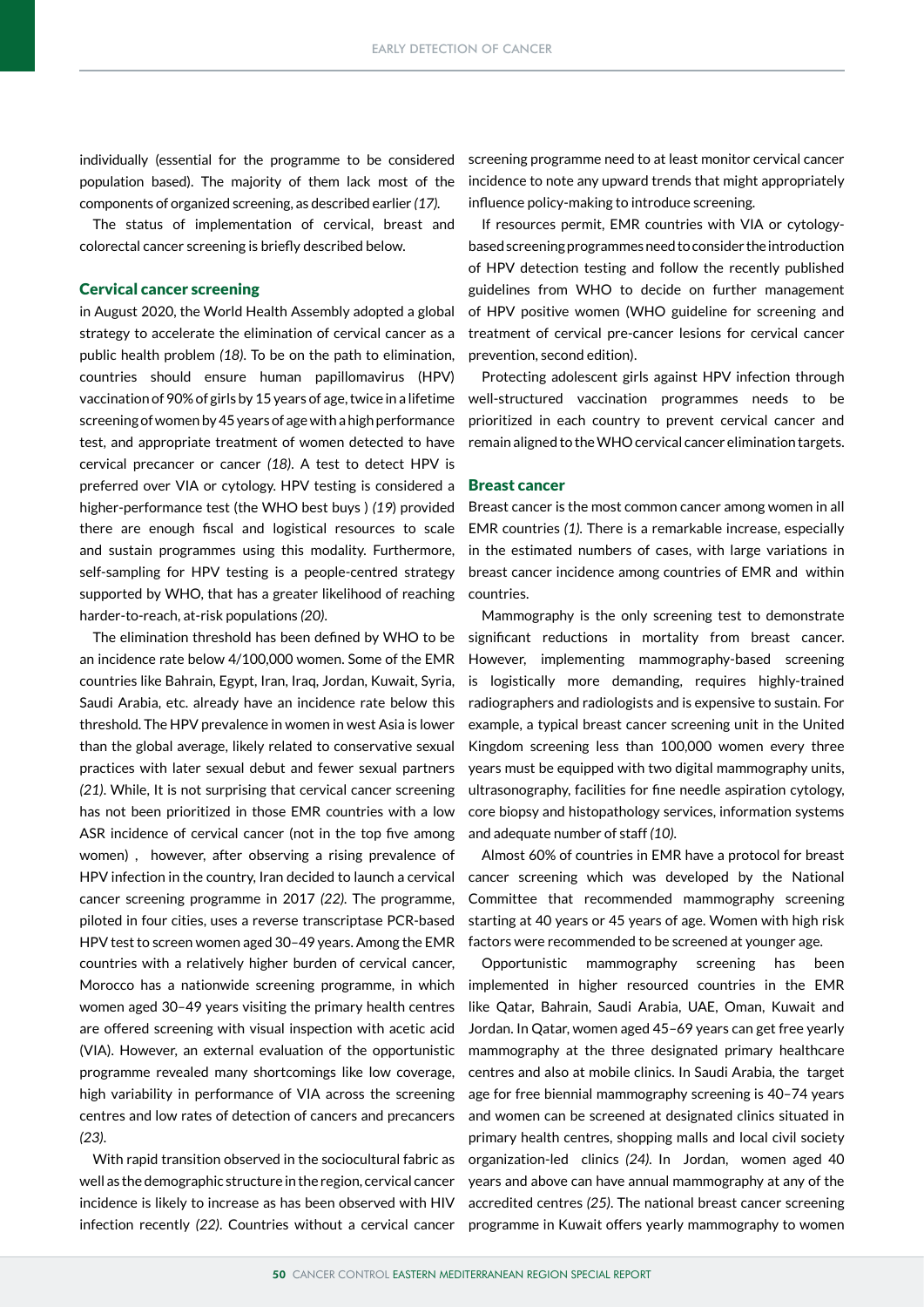between 40 and 69 years of age at the polyclinics, situated in diagnosis and treatment (26, 28). each of the five governorates *(26)*.

In addition, mobile units for breast cancer screening have been implemented in many EMR countries, for example, with mobile vans with mammography facilities to screen women in rural areas or populations with low coverage in Egypt and Jordan. Mobile units also support breast cancer awareness campaigns in most of Gulf States. Additionally, mobile units screening initiatives, like the Pink Caravan in Sharjah, UAE, have strategically integrated their services with collaborative diagnostic centres to ensure timely work up and treatment for the abnormal screening mammograms *(27)*.

In all these countries, the programme is opportunistic and attendance at the screening depends on self-referral, referral by primary health clinics or by private practitioners. The uptake of screening is quite low in each country in spite of the highly visible breast cancer awareness campaigns conducted in the month of October every year. Between 2008 and 2015, only 5,507 women were screened for breast cancer in Qatar out of a yearly target of a few hundred thousand women *(26)*. Only 6,933 women out of a total 164,000 eligible women were screened between April 2014 and March 2016 in Kuwait *(26)*.

The less resourced countries in the EMR primarily depend on clinical breast examination (CBE) as the screening test, for which high-quality evidence for a reduction in breast cancer mortality (particularly for women age 50+) is now emerging, albeit in a tightly controlled randomized clinical trial *(28)*. In Morocco, a national programme to screen 45–75 year old women with CBE every two years was launched in 2010 and was gradually scaled up throughout all regions of the country. Though predominantly opportunistic, the programme is wellcoordinated and achieves a high annual coverage of the target population. A formal external evaluation of the programmes reported that nearly 1.1 million women (out of an annual target of 1.75 million) were screened in 2015, with a breast cancer detection rate of 1/1,000 women screened *(26).*

women with symptomatic lesions to prompt and effective about the effectiveness of CRC screening (34). CBE is also performed at the primary health centres, though the target age and frequency is varied among EMR countries. Countries with limited resources and weak health systems, where the majority of women with breast cancer are diagnosed in late stages and mammography screening is not cost-effective and feasible, need to follow the WHO recommendation and prioritize early diagnosis of breast cancer over screening. Implementing early diagnosis involves improving the health-seeking behaviours of the population through contextually appropriate communication strategies, reorienting the frontline health providers to recognize early symptoms of breast cancer and creating universal access for

Survey results for Gazan women's attitude living in and out of Gaza showed that women are willing to work up a breast complaint including diagnostic mammography, however there is significant less willingness to go for screening mammograms *(26, 28, 29)*.

#### Colorectal cancer screening

Considering the growing burden of colorectal cancer (CRC), some of the EMR countries have either introduced screening for CRC or are running demonstration programmes. In 2010, the Ministry of Health of Bahrain launched a pilot programme to screen men and women aged 50 years and above using a faecal immunochemical test (FIT) annually *(30)*. The Ministry of Public Health in Qatar introduced the national bowel cancer screening programme to screen men and women aged 50–74 years using FIT once every year. Demonstration programmes have recently been completed in Iran and Morocco in collaboration with International Agency for Research on Cancer (IARC). The programme in Morocco recruited 9,757 men and women and following FIT 4.6% of them were positive *(31)*. A major challenge was to ensure adherence to care among individuals with positive screening tests, that is, to undergo a (timely) colonoscopy. Only 61.1% of the FIT positives underwent a colonoscopy, and as a result the detection rates of advanced adenoma (3.1/1,000) and CRC (0.7/1,000) were on the lower side. The study also highlighted the necessity of significantly enhancing the capacity of the endoscopy services prior to launching a CRC screening programme. A small pilot project in Iran screened 1,044 asymptomatic average risk men and women aged between 45 and 75 years with the FIT test. The kit return rate was high (96%) and FIT positivity was 9%. The study did not detect any cancer, but found advanced adenomas in 7.1% of those screened *(32)*.

Saudi Arabia successfully implemented a demonstration project in Riyadh and is now scaling up the programme gradually across the Kingdom. The target is to screen 45–69 year old individuals with the FIT test. In Iran, 1,044 asymptomatic average risk individuals (age  $54.1 \pm SD$  7.0 years) recruited in a pilot screening project, from which the up-take of the FIT test was 96%, prevalence of positive result was 9.1% overall; 11.9% for adenoma and 7.1% for advanced adenoma. The positive predictive value (PPV) of the FIT was about 17% for any colonic neoplasms *(33)*. A cross sectional study in Iran among 200 individuals showed that the general public had a very little knowledge about CRC symptoms, risk factors, and screening. Only 9 (4.5%) individuals knew that "blood in the stool is a CRC symptom", 34 (17%) were aware that being 50 years old is a risk factor for CRC, and about 10% had appropriate knowledge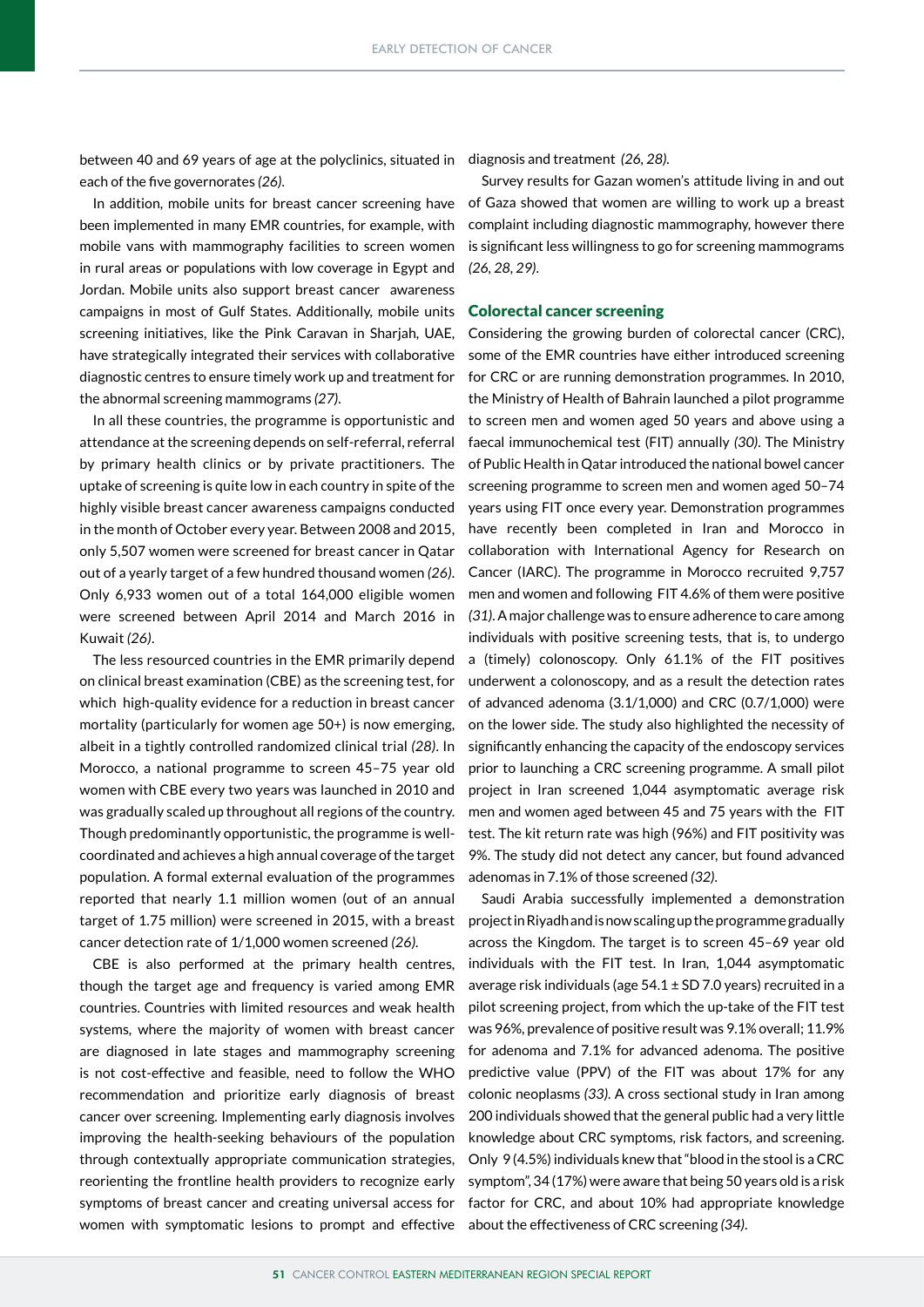#### Screening and early detection of oral cancer

Oral cancer (lip, oral cavity and pharynx) was ranked the seventh most frequent type of cancer by incidence worldwide. Southern Asia (India and Sri Lanka) as well as the Pacific Islands (Papua New Guinea) reported the highest incidence rates in both sexes *(1)*. Unlike developed countries, almost two thirds of oral cancer patients in the Gulf States presented with advanced tumours (stage III and IV) which required advanced cancer care facilities for diagnoses and management.

Areas with high prevalence of smokeless tobacco consumption such as chewing tobacco or snuff reported the highest incidence of oral cancer in the EMR. Local studies showed that oral cancer was associated with regular consumption of smokeless tobacco products. *Shammah* (chewing tobacco) is commonly used in the Middle East especially in southern part of Saudi Arabia, Yemen and Sudan *(17)* .

Oral cancer control has not received much attention in the EMR. So far, no country has started any form of screening programme.

Public awareness and education on the early signs and symptoms of oral cancers should be planned and undertaken through the healthcare system for efficient downstaging and thus reduction in mortality. The WHO model for oral cancer screening through primary healthcare centres can be introduced for easy access to high risk individuals preferably at their homes or work places. An opportunistic case finding programme through dentists and primary healthcare practitioners can be also established in areas with high prevalence of smokeless tobacco consumption. Routine clinical oral examinations at every visit of a patient seen at primary healthcare center should be performed to detect and report white and red patches (leukoplakia and erythroplakia) which are potentially malignant disorders or persistent ulcers and lumps suspected of cancer *(35).*

#### Conclusions and the way forward

It is evident that several high- and middle-income countries have made some progress on early detection. Yet, implementation of cancer early detection programmes varies substantially across the region, and that the EMR countries face multiple challenges that hinder the effective performance of cancer early detection programmes. Deficiencies in screening up-take, are leading to a significant proportion of cancer cases being discovered at a late stage when the treatment is less effective. Organized cancer screening services are not feasible in most EMR countries, given the existing health system constraints. Yet in most countries, screening remains opportunistic and non-systematic with low participation rates and impact.

 $\bullet$  Early diagnosis approaches need to be enhanced as a solid foundation and made feasible for all countries in the EMR, irrespective of their income level. All EMR countries should develop adequate facilities for early diagnosis, referral, diagnostic investigations, including imaging, biomarkers, fine needle aspiration cytology/biopsy, and histopathology in their public health services to support early detection.

- $\bullet$  They should also ensure adequate healthcare financing mechanisms and access for early diagnosis and treatment of early-stage cancers detected by screening or early diagnosis.
- $\odot$  Similarly, public health literacy is one area that needs to be prioritized in the region. Increasing community awareness and strengthening the capacity of healthcare professionals for early diagnosis, timely referral, and treatment is crucial for the region. Integration of early diagnosis programmes in primary healthcare will need to for scale-up across high-, middle-, and low-income level countries in the region to improve cancer early detection and eventually reduce cancer mortality.
- $\Theta$  Given the existing low up-take of cancer screening programmes in most countries, it is important to identify priority cancers and key interventions that can be included in health insurance packages whenever applicable or the universal health coverage priority benefits to ensure sustainable financing and increase the accessibility of cancer screening interventions in limited resources settings.
- $\odot$  Early detection of cancer and, in some cases, prevention of cancer through screening is the most effective strategy to achieve treatment and cure of cancer. Although significant efforts have been invested in the cancer awareness campaign on breast cancer in most countries around October, it has had limited linkages with the rest of the health system.
- $\Theta$  Poor documentation and understanding of the number of screen-positive women from the breast cancer awareness campaign receiving the necessary follow-up care. Early detection does not make an impact unless there is a system of ensuring ready access to affordable treatment by the early detected cancer patients.
- $\odot$  The current screening activities should consider the health system requirements needed to meet the diagnostic and treatment demands that arise from positive mammography results to ensure the availability of adequate detection and follow-up interventions for screen-positive women. The bottlenecks faced by the cancer patients, especially those belonging to vulnerable populations (low socioeconomic class, the uninsured, immigrants, etc.).
- $\bullet$  Effective programmes for cancer early detection require robust, high-quality cancer data, which is critical for planning, monitoring and evaluation of the programmes.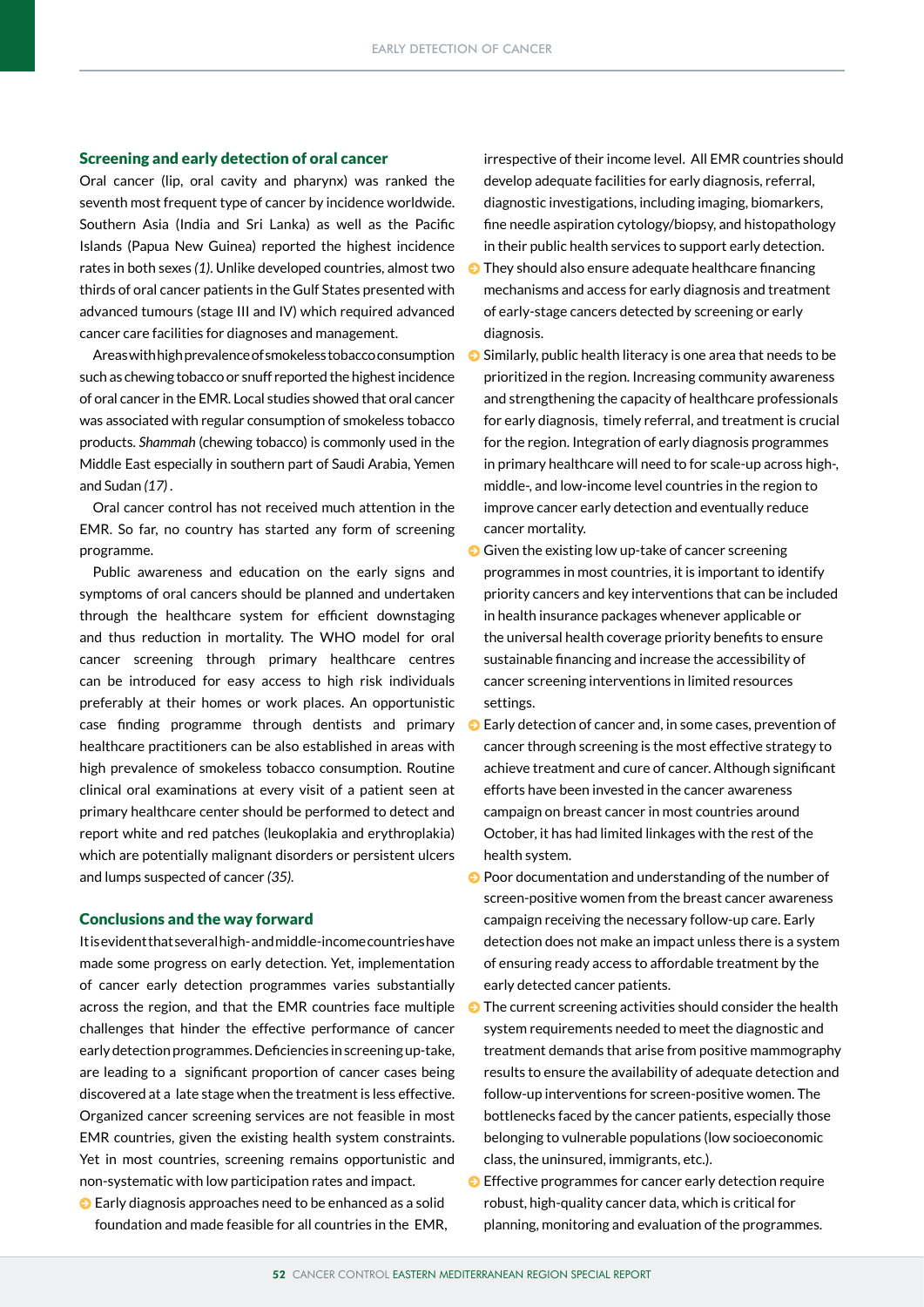Unfortunately, insufficient data constitutes a significant concern in most countries in the EMR and demand considerable improvement in cancer registration in the region. Existing efforts to develop cancer registry programmes aim to address these concerns.

- $\bullet$  Fostering collaboration and national dialogue with various stakeholders, including civil society organizations, the private sector, and patient groups is necessary to harmonize all efforts and ensure coverage of the vulnerable populations.
- <sup>O</sup> All countries, irrespective of their socioeconomic progress, can take steps to improve early diagnosis of cancer by ensuring that People are sensitized enough to consult health professionals promptly as soon as symptoms appear, without being delayed by any financial, logistical or psychocultural barriers. Moreover, the health staff consulted should react appropriately and rapidly, thanks to adequate training and clear referral guidelines with diagnostic and treatment services that are accessible rapidly and deliver optimal quality at an affordable cost.

The COVID19 pandemic has a negative impact on cancer early detection. Most activities have been suspended and put on hold to reduce the spread of coronavirus, leading to a significant decline in cancer screening. The delay will likely lead to late presentation of cancer, poor outcomes, and overall poor survival rates. However, advice on re-starting cancer screening in line with COVID 19 will require a well-coordinated effort to proactively reach out to the community and to regain public

#### **Annex 1: Definition of early detection of cancer**

- $\bullet$  Early diagnosis aims to detect cancer in its early stages **in people with symptoms, when treatment is simple and affordable, resulting in higher cure rates. Early diagnosis is based on improved public and professional awareness of signs and symptoms of cancer. It entails recognizing possible warning signs and taking prompt action, and requires education of the public to improve cancer awareness, training of healthcare professionals to improve their professional awareness and skills in recognizing early signs and symptoms of common cancers, availability, affordability and good access to diagnostic and staging investigations, treatment services and follow-up care in public health services.**
- $\bullet$  Screening is the process of identifying apparently healthy, **asymptomatic people who are at high risk of having clinically undetectable early disease. It involves routine application of a screening test at specified intervals and referring those with "abnormal" (positive) screening tests for further diagnostic investigation and treatment. A screening test may be offered to a large number of asymptomatic people in the population, when it is called population-based screening, or it may be offered by a provider to asymptomatic individuals during routine healthcare interactions, when it is called opportunistic or spontaneous screening.**

trust using safe practice to ensure the public is protected against COVID19 much as possible.

#### *Disclaimer*

*Where authors are identified as personnel of the International Agency for Research on Cancer/World Health Organization, the authors alone are responsible for the views expressed in this article and they do not necessarily represent the decisions, policy, or views of the International Agency for Research on Cancer/World Health Organization.*